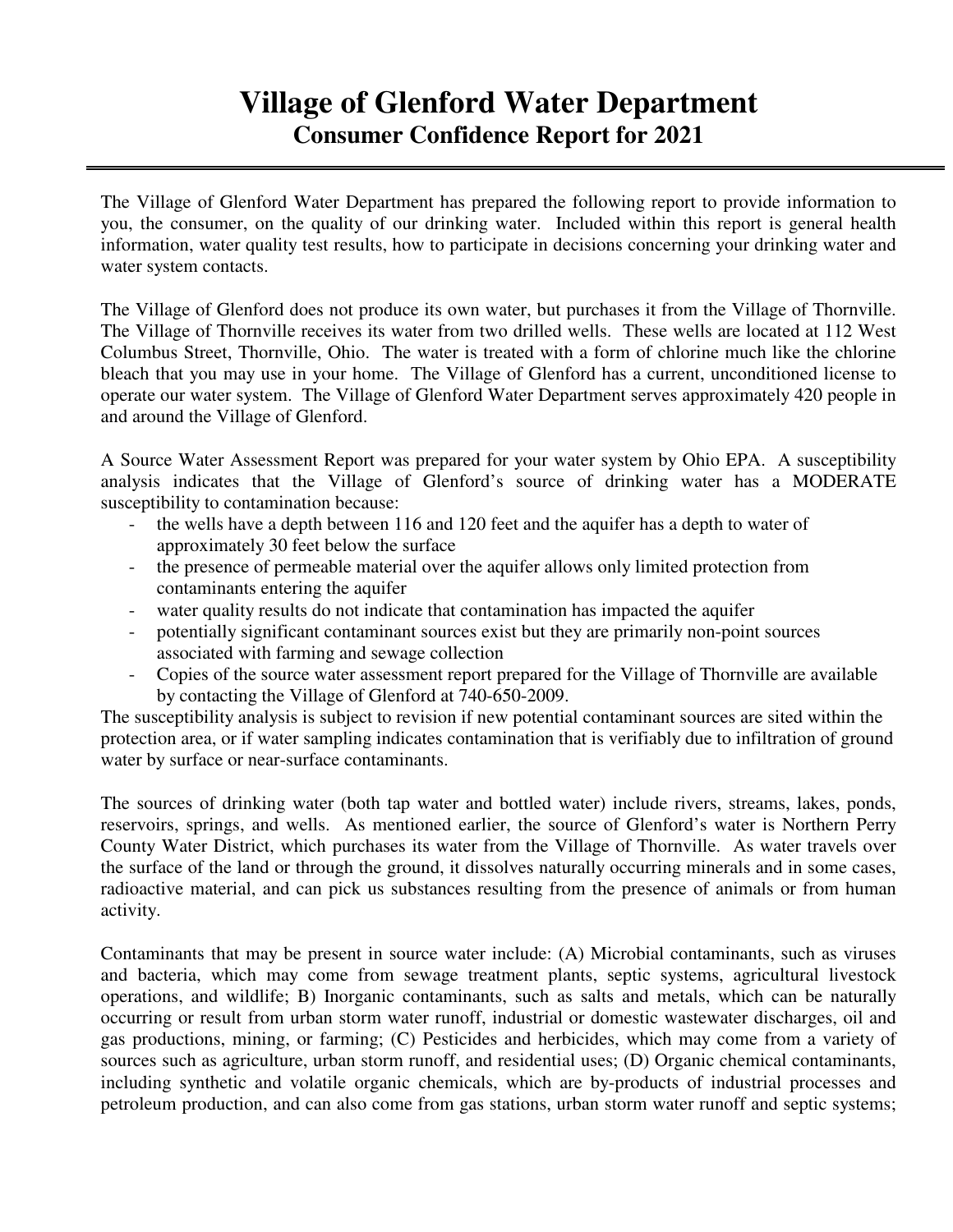and (E) Radioactive contaminants, which can be naturally occurring or the result of oil and gas production and mining activities.

In order to ensure tap water is safe to drink, EPA prescribes regulations which limit the amount of certain contaminants in water provided by public water systems. FDA regulations establish limits for contaminants in bottled water, which must provide the same protection for public health.

Drinking water, including bottled water, may reasonably be expected to contain at least small amounts of some contaminants. The presence of contaminants does not necessarily indicate that water poses a health risk. More information about contaminants and potential health effects can be obtained by calling the Environmental Protection Agency's Safe Drinking Water Hotline (1-800-426-4791)

## Lead Educational Information

If present, elevated levels of lead can cause serious health problems, especially for pregnant women and young children. Lead in drinking water is primarily from material and components associated with service lines and home plumbing. The Village of Glenford is responsible for providing high quality drinking water, but cannot control the variety of materials used in plumbing components. When your water has been sitting for several hours, you can minimize the potential for lead exposure by flushing your tap for 30 seconds to 2 minutes before using water for drinking or cooking. If you are concerned about lead in you water, you may wish to have you water tested. Information on lead in drinking water, testing methods, and steps you can take to minimize exposure is available from the Safe Drinking Water Hotline at http://www.epa.gov/safewater/lead.

The EPA requires regular sampling to ensure drinking water safety. The Village of Glenford conducted sampling for bacteria, chlorine, trihalomethanes and haloacetic acids during 2021 sampling. The OEPA requires us to monitor for some contaminants less than once per year because the contaminants do not change frequently. Some of our data, though accurate, are more than one year old.

**Special Precaution\*\*\*** Some people may be more vulnerable to contaminants in drinking water than the general population. Immuno-compromised persons such as persons with cancer undergoing chemotherapy, persons who have undergone organ transplants, people with HIV/AIDS or other immuno system disorders, some elderly, and infants can be particularly at risk from infection. These people should seek advice about drinking water from their health care providers. EPA/CDC guidelines on appropriate means to lessen the risk of infection by Cryptosporidium and microbial contaminants are available from the Safe Drinking Water Hotline (1-800-426-4791).

Public participation and comment are encouraged at regular meetings of the Village of Glenford which meets the first Tuesday of each month.For more information on your drinking water contact the Village at (740) 659-2009. Previous year's Consumer Confidence Reports are available on the Village of Glenford's website at https://www.glenfordvillage.org/ or by contacting the Village of Glenford or Brandon Fox at 740-808-0034.